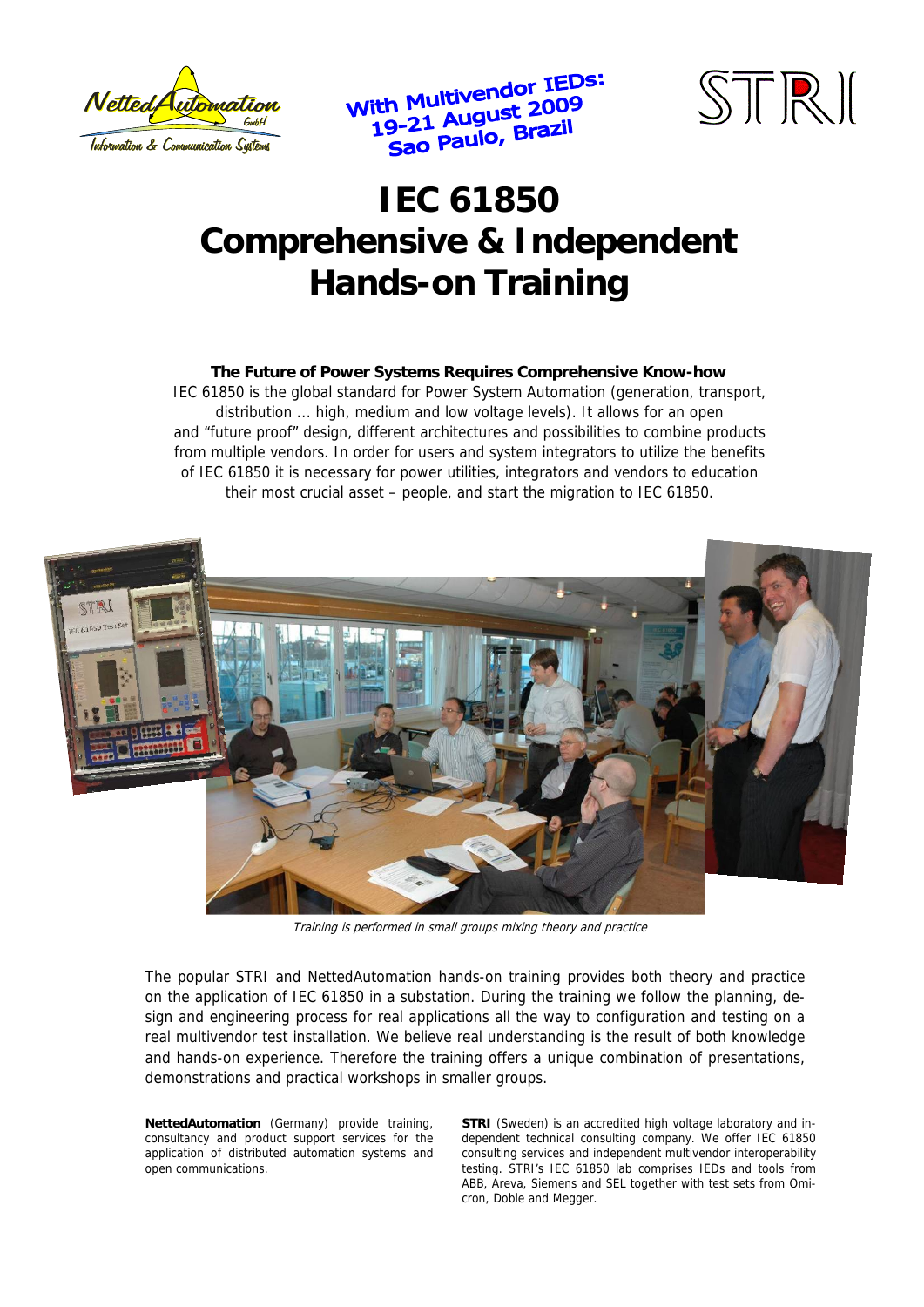

IEC 61850: IEC 61850:<br>Independent Hands-on Training<br>Independent Hands-on IEDs: pendent Hands-On. ...<br>with Multivendor IEDs:<br>with Managers 2009 Multivenuo<br>-21 August 2009<br>-21 August 2009 21 August 2021<br>10 Paulo, Brazil



# **Training Content**

The three day training consists of the following modules:

- **Module 1** gives a basic introduction to the IEC 61850 standard for substation applications, power plant applications (hydro, wind, decentralized energy resources) together with a summary with real applications and the demonstration of IEC 61850 software.
- **Module 2** gives an independent and more detailed presentation of the IEC 61850 standard for substation and device modeling as well as communication principles (GOOSE, Sample Values, Client/Server applications). This module tells you what you need to know for specification, evaluation, verification and maintenance of IEC 61850 systems (whole substations and IEDs), with real examples and demonstration of IEC 61850 specification using IEC 61850-6 (SCL) – THE system configuration language for electric power systems.

#### **Module 3:** IED interoperability workshop

IEC 61850 hands-on workshop demonstrating interoperability of protection and control devices from ABB and Siemens. In subgroups the participants browse the IED model of each device (using self-description, validation of model and SCL file) and create outgoing GOOSE messages. After lunch the network traffic is jointly analyzed and the reception of GOOSE messages will be configured in subgroups and tested using IEC 61850 compatible test devices. Configuration is also demonstrated using vendor independent tools. Experience in system debugging and network traffic analysis using third party and open source tools is gained.





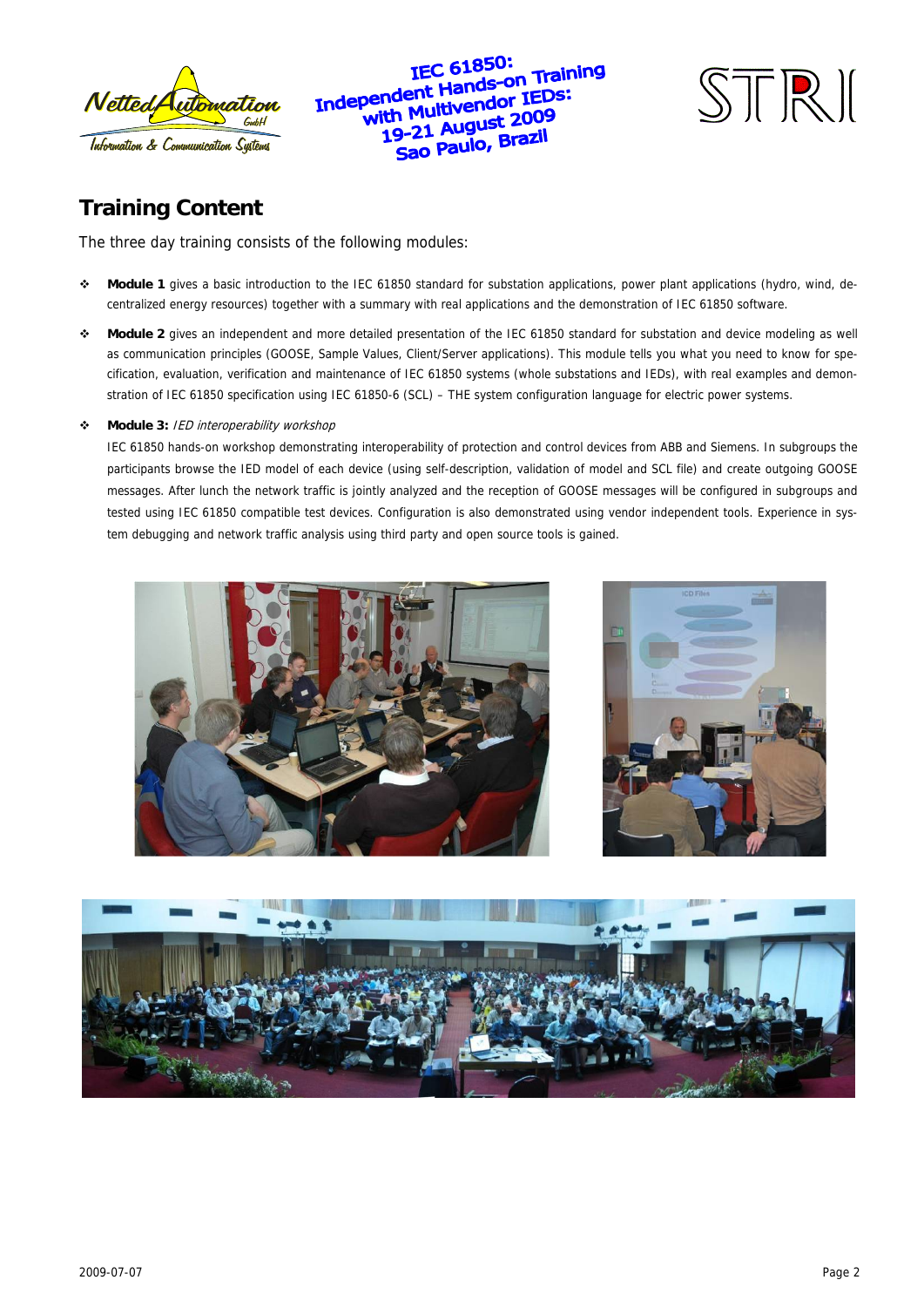

**IEC 61850:** IEC 61850:<br>Independent Hands-on Training<br>Independent Hands-on IEDs: pendent Hands-Officer<br>with Multivendor IEDs:<br>with Multivendor 1909 ith Multivengon<br>19-21 August 2009<br>19-21 Anulo, Brazil 9-21 August 2004<br>Sao Paulo, Brazil



## **Training Program**

|                     | Day 1 - Wednesday 19th of August 2009    |                                     |
|---------------------|------------------------------------------|-------------------------------------|
| $10^{00} - 10^{15}$ | Welcome and course introduction          | Karlheinz Schwarz, NettedAutomation |
| $10^{15} - 18^{00}$ | <b>IEC 61850 Module 1</b>                | Karlheinz Schwarz, NettedAutomation |
| $17^{00} - 18^{00}$ | Questions, answers and discussions       | All                                 |
|                     | Day 2 - Thursday 20st of August 2009     |                                     |
| $08^{00} - 17^{00}$ | IEC 61850 Module 2                       | Karlheinz Schwarz, NettedAutomation |
| $17^{00} - 18^{00}$ | Questions, answers and discussions       | All                                 |
|                     | Day 3 - Friday 21st of August 2009       |                                     |
| $08^{00} - 17^{00}$ | IEC 61850 interoperability workshop      | Nicholas Etherden, STRI             |
| $17^{00} - 18^{00}$ | Final questions, answers and discussions | All                                 |





Participants of previous trainings in Ludvika (Sweden), Frankfurt (Germany), Turin (Italy)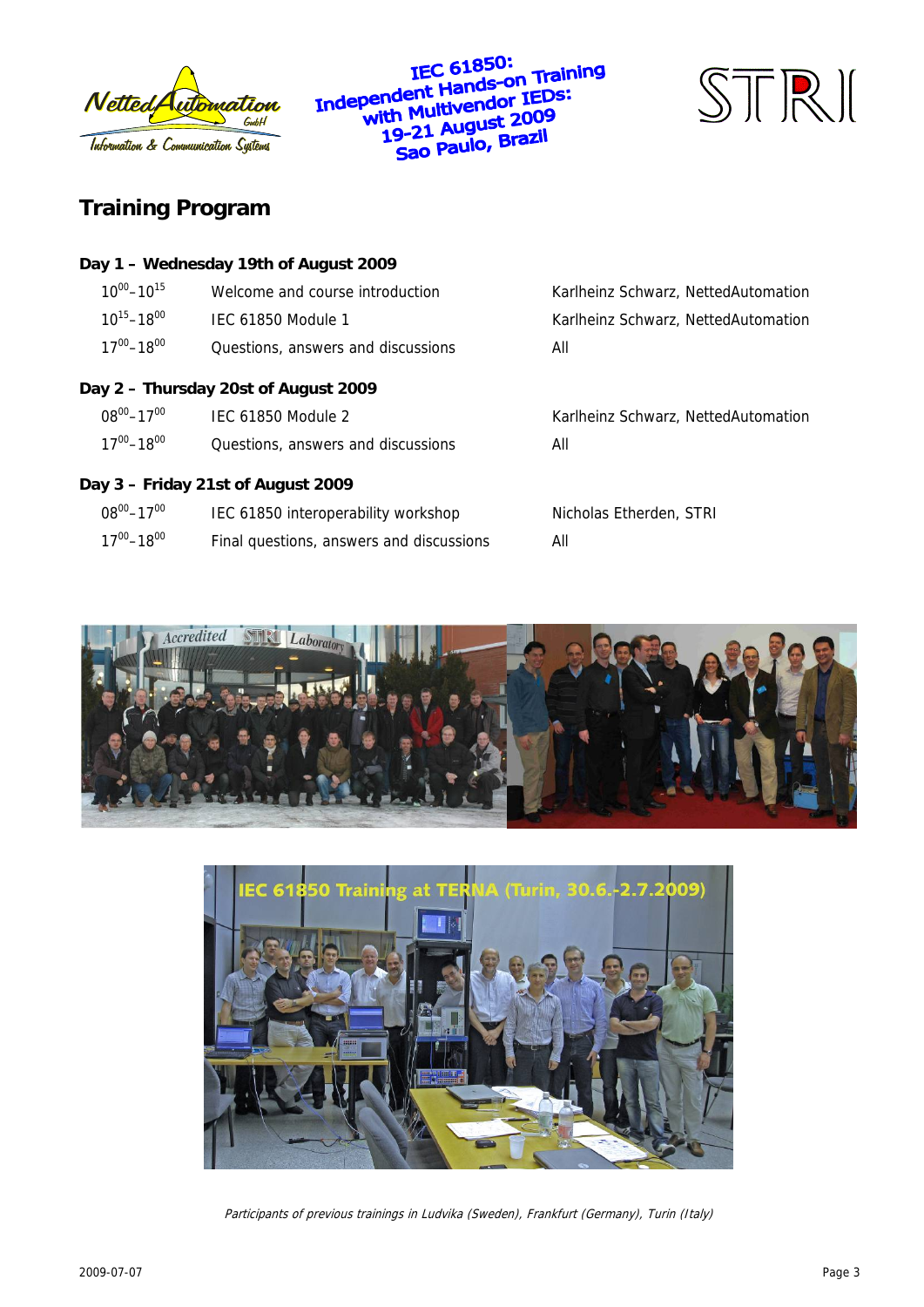

### IEC 61850: IEC 61850:<br>Independent Hands-on Training<br>Independent Hands-on IEDs: pendent Hands-On these<br>with Multivendor IEDs:<br>with Mar August 2009 ith Multivengon<br>19-21 August 2009<br>19-21 Raulo, Brazil 9-21 August 2021<br>Sao Paulo, Brazil



### **Registration and Price**

Modules 1-3: 930 EURO (plus Brazilian tax if applicable)

Please read more on www.stri.se/iec61850 and www.nettedautomation.com/seminars.

A formal registration form is attached. Formal registration is required latest August  $1<sup>st</sup>$ , 2009. We reserve the right to cancel the training course if the number of registered participants is less than 10 at that date. For additional dates and in-house hands-on training courses please contact us (contact see below).

#### **Curriculum vitae of Lecturers**

**Karlheinz Schwarz** received his diploma (masters degree) in Information Technology at the University of Segen (Germany) 1982. He has held a management position within Siemens and has an immense experience in the migration from proprietary or other solutions to standard compliant solutions. He is involved in many standardization activities within IEC, CENELEC, IEEE and DIN since 1985. He received in 2007 the IEC 1906 Award "for his strong involvement in the edition of the IEC 61850 series, its promotion inside and outside IEC, and specifically its adaptation for wind turbine plant control". He has since many years as an independent consultant provided training courses and consulting services for IEC 61850 all over the world. (http://nettedautomation.com/download/Netted-Schwarz-Profile-en\_2009-01-21.pdf).

**Nicholas Etherden** from STRI has a MSc in Engineering Physics from Uppsala University, 2001. He has several years experience from the development of a new IED family for IEC 61850 as application engineer, project manager and product marketing manager at ABB. He is responsible for the STRI IEC 61850 Independent Interoperability Laboratory and a member of IEC TC 57 working group 10 and UCA Iug testing subcommittee.

Karlheinz Schwarz, NettedAutomation GmbH Im Eichbaeumle 108 DE-76139 Karlsruhe Germany<br>Phone Phone +49-721-684844<br>Fax +49-721-679387 Fax +49-721-679387 karlheinz.schwarz@nettedautomation.com

Nicholas Etherden, STRI AB Box 707 SE-771 80 Ludvika, Sweden Direct phone  $+46(0)24079502$ <br>Mobile  $+46(0)70-6179562$ Mobile +46 (0)70-6179562<br>Fax +46 (0)240 807 66  $+46(0)24080766$ nicholas.etherden@stri.se